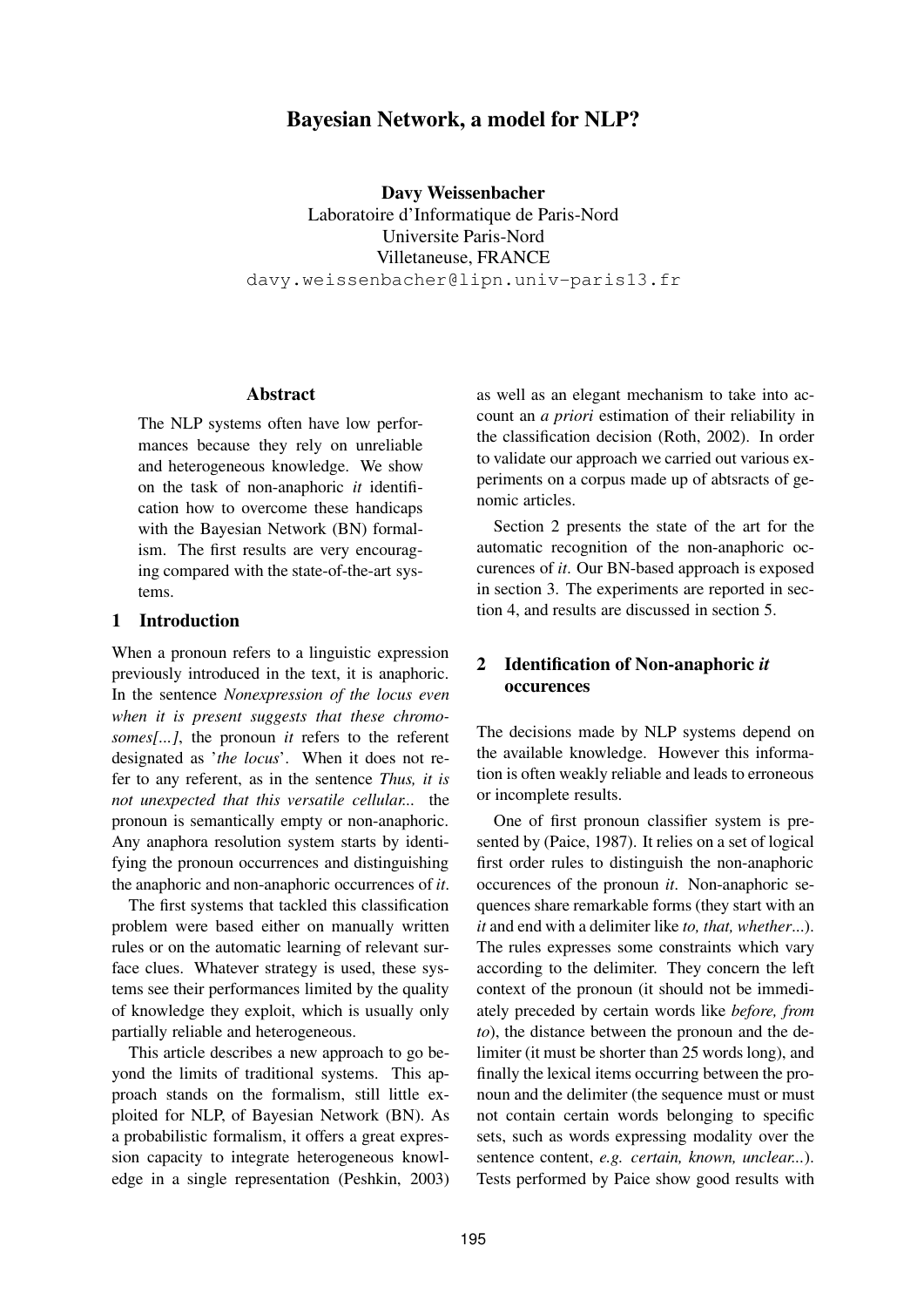$91.4\%$ Accuracy<sup>1</sup> on a technical corpus. However the performances are degraded if one applies them to corpora of different natures: the number of false positive increases.

In order to avoid this pitfall, (Lappin, 1994) proposes some more constrained rules in the form of finite state automata. Based on linguistic knowledge the automata recognize specific sequences like *It is not/may be*<*Modaladj*>; *It is* <*Cogved*> *that* <*Subject*> where <*Modaladj*> and <*Cogv*> are modal adjective and cognitive verbs classes known to introduce non-anaphoric *it* (*e.g. necessary, possible* and *recommend, think*). This system has a good precision (few false positive cases), but has a low recall (many false negative cases). Any sequence with a variation is ignored by the automata and it is difficult to get exhaustive adjective and verb semantic classes<sup>2</sup>. In the next paragraphs we refer to Lappin rules' as Highly Constraint rules (HC rules) and Paice rules' as Lightly Constraint rules (LC rules).

(Evans, 2001) gives up the constraints brought into play by these rules and proposes a machine learning approach based on surface clues. The training determines the relative weight of the various corpus clues. Evans considers 35 syntactic and contextual surface clues (*e.g.* pronoun position in the sentence, lemma of the following verb) on a manually annotated sample. The system classifies the new *it* occurences by the k-nearest neighbor method metric. The first tests achieve a satisfactory score: 71.31%Acc on a general language corpus. (Clement, 2004) carries out a similar test in the genomic domain. He reduces the number of Evans's surface clues to the 21 most relevant ones and classifies the new instances with a Support Vector Machine(SVM). It obtains 92.71%Acc to be compared with a 90.78%Acc score for the LC rules on the same corpus. The difficulty, however, comes from the fact that the information on which

the systems are built is often diverse and heterogeneous. This system is based on atomic surface clues only and does not make use of the linguistic knowledge or the relational information that the constraints of the previous systems encode. We argue that these three types of knowledge that are the HC rules, the LC rules, and the surfaces clues are all relevant and complementary for the task and that they must be unified in a single representation.

#### **3 A Bayesian Network Based System**



Figure 1: A Bayesian Network for identification ofnon-anaphoric *it* occurrences

Neither the surface clues nor the surface clues are reliable indicators of the pronoun status. They encode heterogeneous pieces of information and consequently produce different false negative and positive cases. The HC rules have a good precision but tag only few pronouns. On the opposite, the LC rules, which have a good recall, are not precise enough to be exploited as such and the additional surface clues must be checked. Our model combines these clues and take their respective reliability in to account. It obtains better results than those obtained from each clue exploited separately.

The BN is a model designed to deal with dubious pieces of information. It is based on a qualitative description of their dependancy relationships, a directed acyclic graph, and a set of conditionnal probablities, each node being represented as a Random Variable (RV). Parametrizing the BN associates an *a priori* probability distribution to

 ${}^{1}$ Accuracy(Acc) is a classification measure: Acc= $\frac{P+N}{P+N+p+n}$  where p is the number of anaphoric pronoun occurences tagged as non-anaphoric, which we call the false positive cases,  $n$  the number of non-anaphoric pronoun ocurrences tagged as anaphoric, the false negative cases.  $P$  and  $N$  are the numbers of correctly tagged non-anaphoric and anaphoric pronoun occurences, the true positive and negative cases respectively.

<sup>2</sup> For instance in the sentences *It is well documented that treatment of serum-grown...* and *It is generally accepted that Bcl-2 exerts...* the *it* occurences are not classifi ed as nonanaphorics because *documented* does not belong to the original verb class <*Cogv*> and *generally* does not appear in the previous automaton.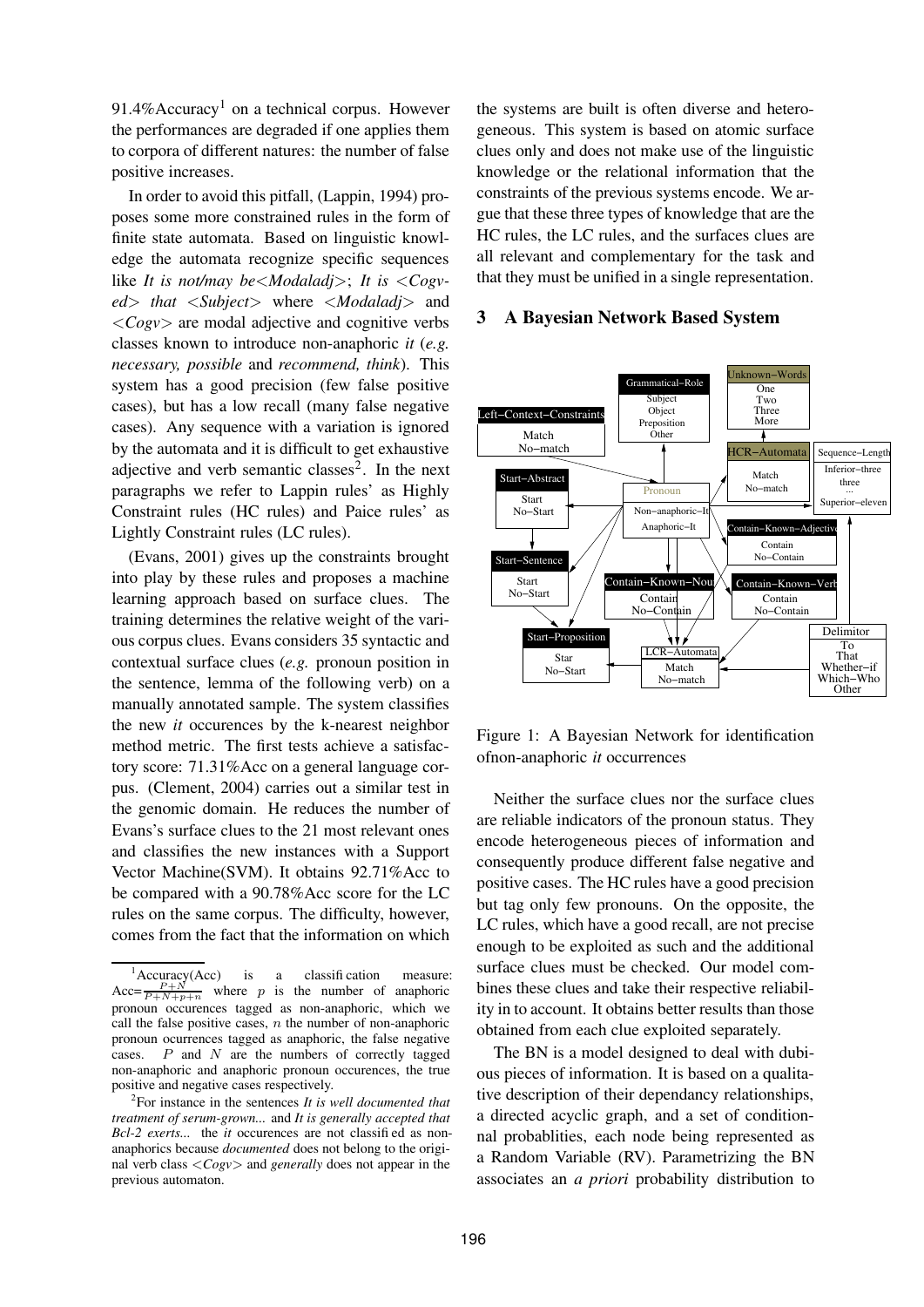the graph. Exploiting the BN (inference stage) consists in propagating new pieces of information through the network edges and updating them according to observations (*a posteriori* probabilities).

We integrated all the clues exploted by of the previous methods within the same BN. We use dependancy relationships to express the fact that two clues are combined. The BN is manually designed (choice of the RV values and graph structure). On the Figure1, the nodes associated with the HC rules method are marked in grey, white is for the LC rules method and black for the Clement's method<sup>3</sup>. The Pronoun node estimates the decision probability for a given *it* occurence to be non-anaphoric.

The parameterising stage establishes the *a priori* probability values for all possible RV by simple frequency counts in a training corpus. They express the weight of each piece of information in the decision, its *a priori* reliability in the classification decision<sup>4</sup>. The inference stage exploits the relationships for the propagation of the information and the BN operates by information reinforcement to label a pronoun. We applied all precedent rules and checked surface clues on the sequence containing the *it* occurrence and set observation values to the correspondant RV probabilities. A new probability is computed for the node's variable Pronoun: if it is superior or equal to 50% the pronoun is labeled non-anaphoric, anaphoric otherwise.

Let us consider the sentence extracted from our corpus: *It had previously been thought that ZE-BRA's capacity to disrupt EBV latency...*. No HC rule recognizes the sequence even by tolerating 3 unknown words  $5$ , but a LC rule matches it with 4 words between the pronoun and the delimiter that<sup>6</sup>. Among the surface clues, we checked that the sequence is at the beginning of the sentence

 ${}^{5}$ So we set P(HC-rules = No-match)=1 and P(Unknown- $Words = More)=1.$ 

Table 1: Prediction Results (Accuracy/False Positive Cases/False Negatives Cases)

| <b>Results</b>         |
|------------------------|
|                        |
| 88.11\% / 12.8 / 169.1 |
| 88.88% / 123.6 / 24.2  |
| $92.71\%$ / - / -      |
| 92.58% / 74.1 / 19.5   |
| 95.91%/21.0/38.2       |
|                        |

(1) but that the sentence is not the first of the abstract (2). The sentence also contains the adverb *previously* (3) and the verb *think* (4), which words belong to our semantic classes<sup>7</sup>. The *a priori* probability for the pronoun to be non-anaphoric is 36.2%. After modifying the probabilities of the nodes of the BN according to the corpus observations, the *a posteriori* probability computed for this occurence is 99.9% and the system classifies it as non-anaphoric.

## **4 Experiments and Discussion**

Medline is a database specialized in genomic research articles. We extracted from it 11966 abstracts with keywords *bacillus subtilis, transcription factors, Human, blood cells, gene and fusion*. Among these abstracts, we isolated 3347 occurences of the pronoun *it* and two human annotators tagged *it* occurences as either anaphoric or non-anaphoric<sup>8</sup>. After discussion, the two annotators achieved a total agreement.

We implemented the HC rules, LC rules and surface clues using finite transducers and extracted the pronoun syntactic role from the results of the Link Parser analysis of the corpus (Aubin, 2005). As a working approximation, we automaticaly generated the verb, adjective and noun classes from the training corpus: among all *it* occurences tagged as non-anaphoric, we selected the verbs, adjectives and nouns occurring between the delimiter and the pronoun. We considered a third of the corpus for training and the remaining for testing. Our experiment was performed using 20-cross validation.

Table1 summarizes the average results reached

<sup>&</sup>lt;sup>3</sup>Only significant surface clues for our modelisation have been added to the BN.

<sup>4</sup>Among the 2000 *it* occurences of our training corpus (see next section), the HC rules recognized 649 of the 727 non-anaphoric pronouns and they have erroneously recognized as non-anaphoric 17 pronouns, so we set the HCR-rules node probabilities as P(HCRrules=Match|Pronoun=Non-Anaphoric)=89.2% and P(HCRrules=Match|Pronoun=Anaphoric)=1.3% which expresses the expected value for the false negative cases and the false positive cases produced by the HC rules respectively.

<sup>&</sup>lt;sup>6</sup>We set P(LC-rules = Match)=1, P(Sequence-Length = four $=1$  and P(Delimitor = That $=1$ .

<sup>7</sup>Others node values are set consequently.

<sup>8</sup>Corpus is available at http://www-lipn.univparis13.fr/˜weissenbacher/